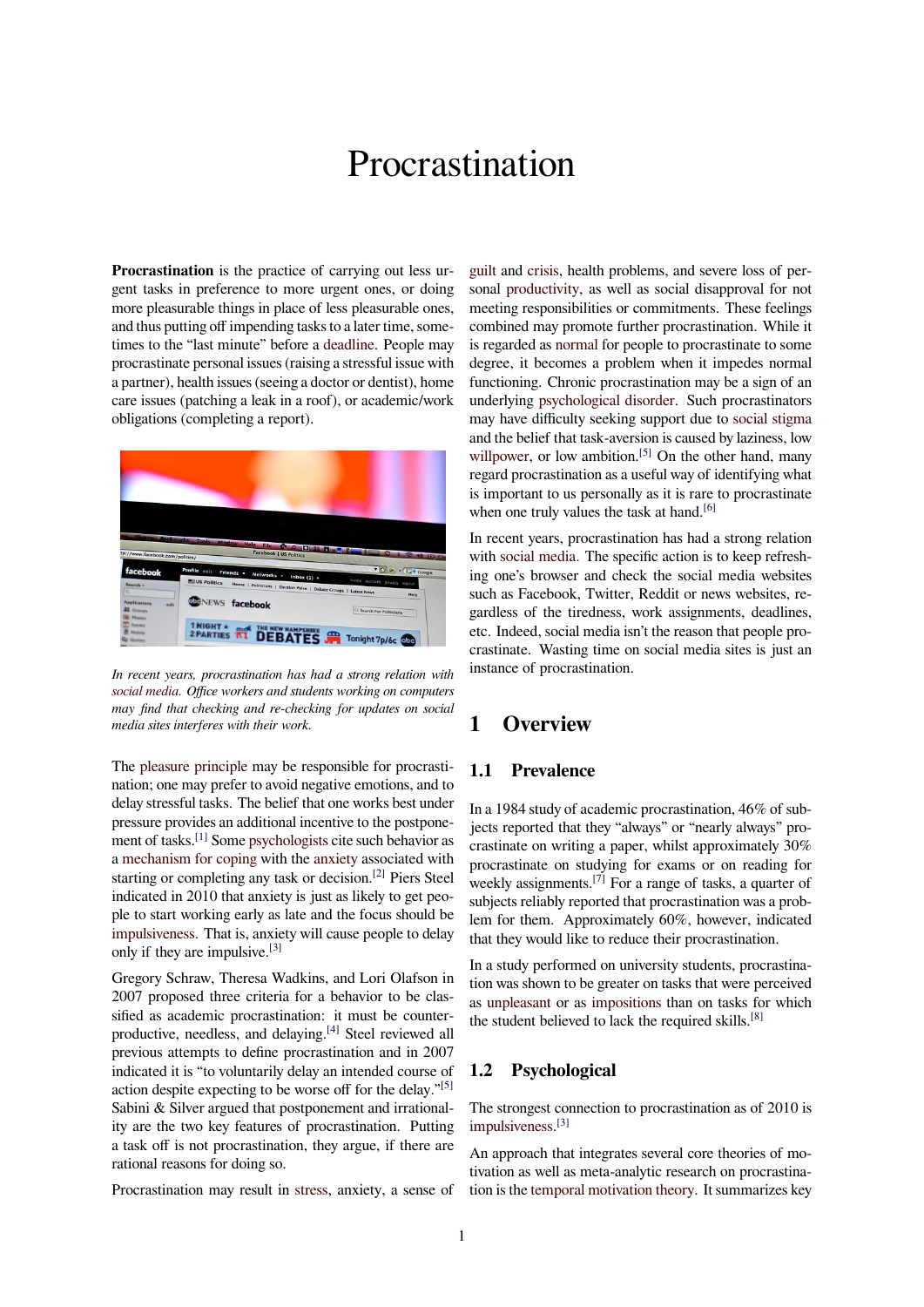predictors of procrastination (expectancy, value and impulsiveness) into a mathematical equation.[5]

In 2006 it was suggested that neuroticism has no direct links to procrastination and that any relationship is fully mediated by conscientiousness.<sup>[9]</sup> In 1982 it had been suggested that irrationality was an inherent [fea](#page-4-1)ture of procrastination. "Putting things off even until the last moment isn't procrastination if there is reason to believe that they will [take only that mo](https://en.wikipedia.org/wiki/Conscientiousness)[me](#page-4-4)nt".[10] Steel et al. explained in 2001, "actions must be postponed and this postponement must represent poor, inadequate, or inefficient planning".[11]

#### **1.3 Physiological**

Most research on the physiological roots of procrastination has been concerned with the role of the prefrontal cortex. [12] Consistent with the notion that procrastination is strongly related to impulsiveness, this area of the brain is responsible for exe[cutive brain fu](https://en.wikipedia.org/wiki/Physiological)nctions such as planning, impulse control, and attention, and act[s as a fil](https://en.wikipedia.org/wiki/Prefrontal_cortex)[ter by](https://en.wikipedia.org/wiki/Prefrontal_cortex) [decr](#page-4-5)easing distracting stimuli from other brain regions. Damage or low activation in this area can reduce an individual's ability to filter out distracting stimuli, ultimatel[y resulting in poo](https://en.wikipedia.org/wiki/Impulse_control)rer organization, a loss of attention and increased procrastination. This is similar to the prefrontal lobe's role in attention-deficit hyperactivity disorder, where underactivation is common.<sup>[13]</sup>

#### **1.4 Genetics**

[In a](https://en.wikipedia.org/wiki/ADHD) 2014 U.S. study surveying procrastination and impulsivity in fraternal twin and identical twin pairs, both traits were found to be "moderately heritable." The two traits were not separable at the genetic level ( $r_{\text{genetic}} = 1.0$ ), meaning no unique genetic influences of either trait alone was found.<sup>[14]</sup> [The authors](https://en.wikipedia.org/wiki/Fraternal_twin) con[firmed three co](https://en.wikipedia.org/wiki/Identical_twin)nstructs developed from the evolutionary hypothesis that procrastination arose as a by-product of impulsivity: "(a) Procrastination is heritable, (b) the two traits share considerable genetic va[riati](#page-4-6)on, and (c) goal-management ability is an important component of this shared variation."<sup>[14]</sup>

## **2 Health**

For some people, procrastination can be persistent and tremendously disruptive to everyday life. For these individuals, procrastination may be symptomatic of a psychological disorder. Procrastination has been linked to a number of negative associations, such as depression, irrational behaviour, low self-esteem, anxiety, poor study habits,[15] and neurological disorders such as ADHD. Others have found relationships with guilt $[16]$  and stress.<sup>[15]</sup> Therefore, it is important for people [whose pro](https://en.wikipedia.org/wiki/Clinical_depression)crastination has become ch[ronic and is](https://en.wikipedia.org/wiki/Self-esteem) [perceived](https://en.wikipedia.org/wiki/Anxiety) to be

debilitating, to seek out a trained therapist or psychiatrist to see if an underlying mental health issue may be present.

With a distant deadline, procrastinators report significantly less stress and physical illness than do nonprocrastinators. However, as t[he deadlin](https://en.wikipedia.org/wiki/Psychotherapy)e [approaches,](https://en.wikipedia.org/wiki/Psychiatry) this relationship is reversed. Procrastinators report more stress, more symptoms of physical illness, and more medical visits,[15] to the extent that, overall, procrastinators had suffered more stress and health problems.

## **3 Pe[rfe](#page-4-7)ctionism**

Main article: Perfectionism (psychology)

Traditionally, procrastination has been associated with perfectionism, a tendency to negatively evaluate outcomes and [one's own performance, in](https://en.wikipedia.org/wiki/Perfectionism_(psychology))tense fear and avoidance of evaluation of one's abilities by others, heightened social self-consciousness and anxiety, recurrent low mood, and "workaholism." However, adaptive perfectionists—when perfectionism is egosyntonic—were *less* likely to procrastinate than nonperfectionists, while maladaptive perfectionists, who saw their perfectionism as a problem[—when perfe](https://en.wikipedia.org/wiki/Workaholic)ctionism is egodystonic—had high levels of procrastination and [anxiety.](https://en.wikipedia.org/wiki/Egosyntonic)[17] In a meta-analysis of 71 studies in 2007, Steel found that perfectionists typically procrastinate slightly less than others, with "the exception being perfectionists w[ho were also](https://en.wikipedia.org/wiki/Egodystonic) seeking clinical counseling."<sup>[5]</sup>

## **4 Correlates**

As noted above, procrastination is consistently found to be strongly correlated with conscientiousness, and moderately so with neuroticism.

Though the reasons for the relationship are not clear, there also exists a relationship between procrastination and eveningness; that is to say that those who procrastinate more are more likely to go to sleep later and wake later. It is known that conscientiousness increases across the lifespan, as does morningness.[18] Procrastination too decr[eases with ag](https://en.wikipedia.org/wiki/Morningness%E2%80%93eveningness_questionnaire)e.[5] However, even controlling for age, there still exists a relationship between procrastination and eveningness, which is yet to be explained.

Testing the hypothesis that procr[asti](#page-4-8)nators have less of a focus on the fut[ure](#page-4-1) due to a greater focus on more immediate concerns, college undergraduates completed several self-report questionnaires, which did indeed find that procrastinators focus less on the future. Researchers had also expected to find that procrastination would be associated with a hedonistic and "devil-may-care" perspective on the present; against their expectations, they found that procrastination was better predicted by a fatalistic and hopeless attitude towards life.<sup>[19]</sup> This finding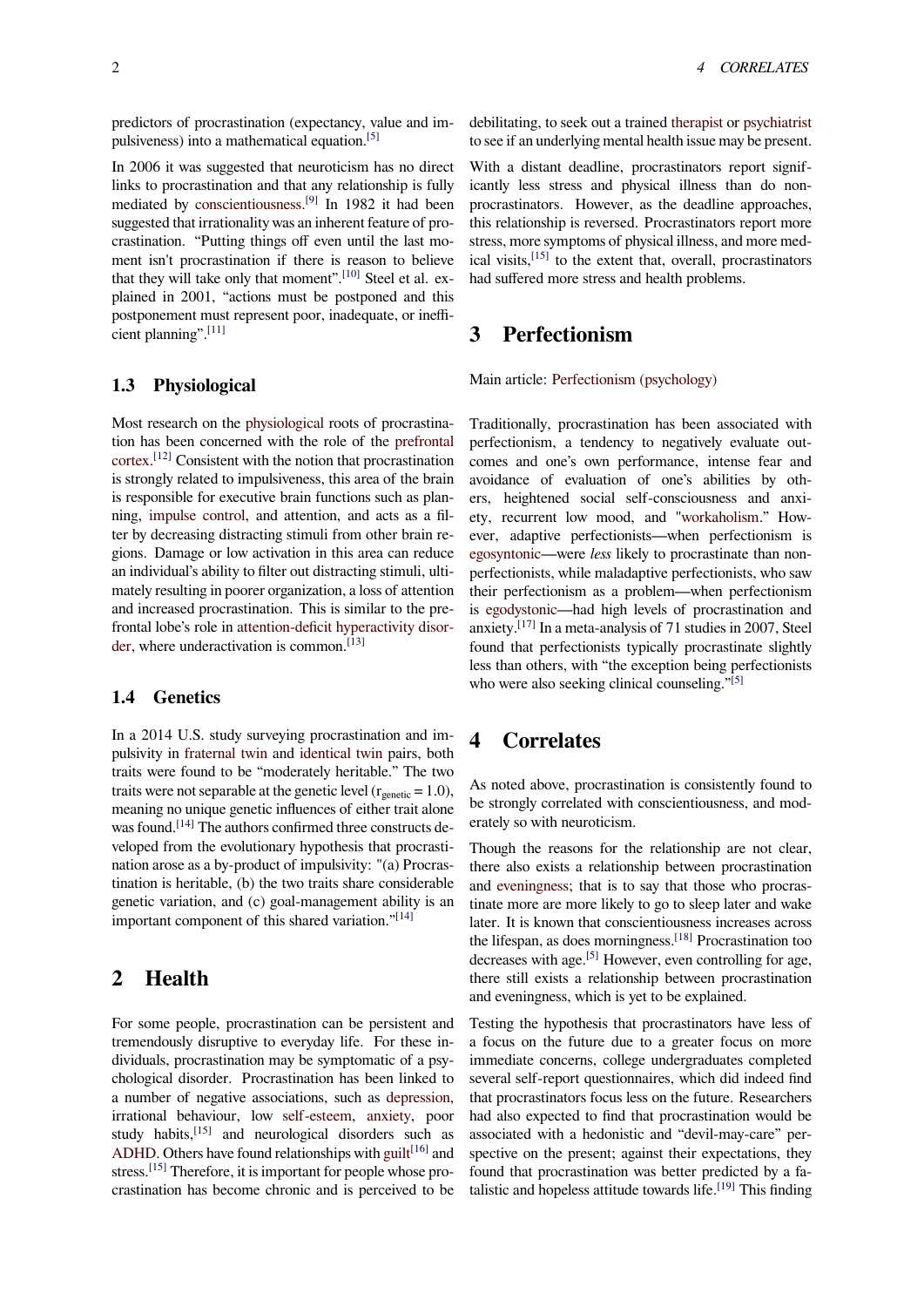fits well with previous research relating procrastination and depression.[7]

# **5 Exam[pl](#page-4-3)es**

#### **5.1 Academic procrastination**

A 1992 study showed that "52% of surveyed students indicated having a moderate to high need for help concerning procrastination."[20] It is estimated that 80%–95% of college students engage in procrastination, approximately 75% considering themselves procrastinators.[5]

According to an Educational Science Professor, Hatice Odacı, academic pr[ocra](#page-4-9)stination is a significant problem during college years because many college students lack efficient time management skills required t[o m](#page-4-1)ake good use of the internet. Also, Odacı notes that most colleges provide free and fast twenty four hour internet service which their students are not usually accustomed to and as a result these students become engulfed in a world of procrastination.[21]

"Student syndrome" refers to the phenomenon where a student will only begin to fully apply themselves to a task immediately before a deadline. This negates the usefulness of any [buff](#page-4-10)ers built into individual task duration [estimates. Results f](https://en.wikipedia.org/wiki/Student_syndrome)rom a 2002 study indicate that many students are aware of procrastination and accordingly set costly binding deadlines long before the date for which the task is due. Furthermore, these self-impose[d binding](https://en.wikipedia.org/wiki/Duration_(project_management)) [deadlines](https://en.wikipedia.org/wiki/Estimation_(project_management)) are correlated with a better performance than without binding deadlines, though performance is best for evenly-spaced external binding deadlines. Finally, students have difficulties optimally setting self-imposed deadlines, with results suggesting a lack of spacing before the date at which tasks are due.[22] In one experiment, participation in online exercises was found to be five times higher in the final week before a deadline than in the summed total of the first three weeks for which the exercises were available. Procrastin[ator](#page-4-11)s end up being the ones doing most of the work in the final week before a deadline.<sup>[11]</sup>

Other reasons cited on why students procrastinate include fear of failure and success, perfectionist expectations, and legitimate [acti](#page-4-12)vities that may take precedence over school work (like a job).<sup>[23]</sup>

Procrastination has been associated with the later submission of academic papers, as would have been expected almost by definition.<sup>[15]</sup> Additionally, procrastinators have been f[ound](#page-4-13) to receive worse grades than nonprocrastinators. Tice et al. (1997) report that more than one third of variation in final exam scores could be attributed to procrastin[atio](#page-4-7)n. The negative association between procrastination and academic performance is recurring and consistent. Howell et al. (2006) found that, though scores on two widely used procrastination scales<sup>[7][24]</sup> were not significantly associated with the grade received for an assignment, self-report measures of procrastination on the assessment itself were negatively associated with grade.[25]

Diffe[ren](#page-4-3)[t fin](#page-4-14)dings emerge when observed and self-report procrastination are contrasted. Steel et al. constructed their own scales based on Silver and Sabini's "irrational" and "postponement" [crite](#page-4-15)ria. They also sought to measure this behaviour objectively.<sup>[11]</sup> During a course, students could complete exam practice computer exercises at their own pace, and during supervised class time, could also complete chapter quizzes. A weighted average of the times at which each quiz was fin[ishe](#page-4-12)d formed the measure of observed procrastination, whilst observed irrationality was quantified with the number of practice exercises that were left uncompleted. Researchers found that there was only a moderate correlation between observed and self-report procrastination  $(r = 0.35)$ . There was a very strong inverse relationship between the number of exercises completed and the measure of postponement  $(r =$ −0.78). Observed procrastination was very strongly negatively correlated with course grade  $(r = -0.87)$ , as was self-report procrastination (though less so,  $r = -0.36$ ). As such, self-report measures of procrastination, on which the majority of the literature is based, may not be the most appropriate measure to use in all cases.

It was also found that procrastination itself may not have contributed significantly to poorer grades. Steel et al. noted that, those students who completed all of the practice exercises "tended to perform well on the final exam no matter how much they delayed."

Procrastination is considerably more widespread in students than in the general population, with over 70 percent of students reporting procrastination for assignments at some point.[26] A recent panel study from Germany among several thousand university students found that increasing academic procrastination increases the frequency of seven different forms of academic misconduct, i.e., using fra[udul](#page-4-16)ent excuses, plagiarism, copying from someone else in exams, using forbidden means in exams, carrying forbidden means into exams, copying parts of homework from others, fabrication or falsification of data and the variety of academic misconduct.<sup>[27]</sup> This study argues that academic misconduct can be seen as a means to cope with the negative consequences of academic procrastination such as performance impairment.

#### **5.2 Procrastibaking**

During an episode of *The Great British Bake Off* one contestant described her willingness to defer important activities in favour of baking almost anything. This technique was described as 'procrastibaking'. Within a few days other similar d[efinitions were seen in the](https://en.wikipedia.org/wiki/The_Great_British_Bake_Off_(series_5)) media procrastichatting, procrastiblogging and similar.[28]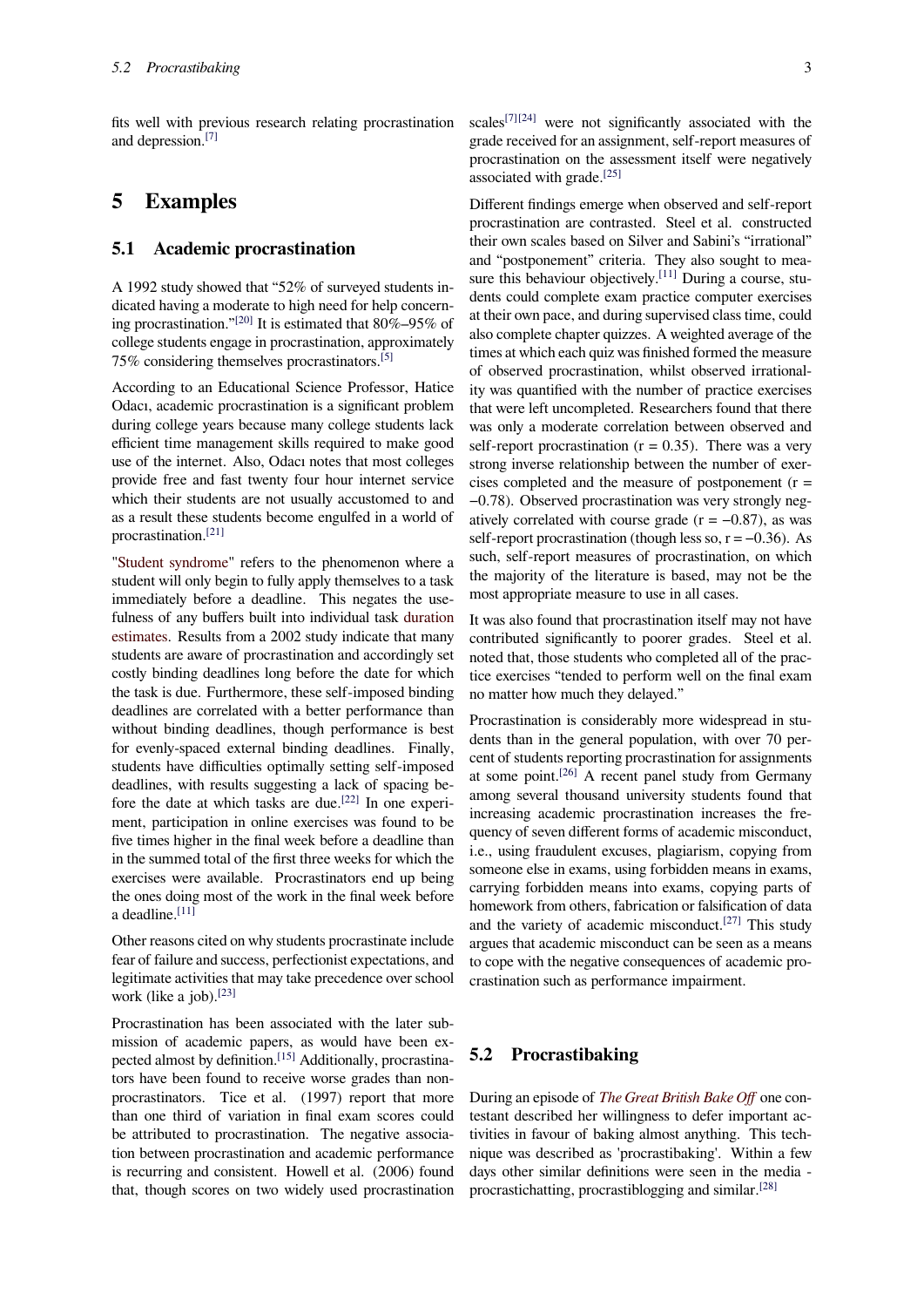# **6 Reactions**

#### **6.1 Justification**

Individual coping responses to procrastination are often emotional or avoidant oriented rather than task or problem-solving oriented. Emotion oriented coping is designed to reduce stress (and cognitive dissonance) associated with putting off intended and important personal goals, an option that provides immediate pleasure and is consequently very attractive to impulsive procrastinators.[29][30] There a[re several identified e](https://en.wikipedia.org/wiki/Cognitive_dissonance)motion oriented strategies, similar to Freudian defense mechanisms, coping styles and self-handicapping. These procrastinators include using the following:

- *•* Avoidance: We avoid the locale or situatio[n where](https://en.wikipedia.org/wiki/Defense_mechanisms) [the task](https://en.wikipedia.org/wiki/Defense_mechanisms) [takes place \(e.](https://en.wikipedia.org/wiki/Coping_(psychology))g.,a [graduate student av](https://en.wikipedia.org/wiki/Self-handicapping)oiding driving into the university).
- *•* [Distraction](https://en.wikipedia.org/wiki/Avoidance_coping): We engage or immerse ourselves in other behaviours or actions to prevent awareness of the task (e.g., intensive videogame playing or Internet surfing)
- *•* [Trivializatio](https://en.wikipedia.org/wiki/Distraction)n: We reframe the intended but procrastinated task a[s being not that important \(e.g., "I](https://en.wikipedia.org/wiki/Cyberslacking)'[m](https://en.wikipedia.org/wiki/Cyberslacking) [putting off](https://en.wikipedia.org/wiki/Cyberslacking) going to the dentist, but you know what? Teeth will do fine by themselves, even without dental [appointments](https://en.wikipedia.org/wiki/Trivialization).")
- *•* Downward counterfactuals: We compare our situation with those even worse (e.g., "Yes, I procrastinated and got a B− in the course, but I didn't fail like one other student did.") Upward counterfactual is considering what would have happened if we didn't procrastinate.
- *•* Humour: Making a joke of one's procrastination, that the slapstick or slipshod quality of one's aspirational goal striving is funny.
- *•* [External](https://en.wikipedia.org/wiki/Humour) attributions: That the cause of procrastination is due to external forces beyond our control (e.g., "I'm procrastinating because the assignment isn't fair.")
- *•* Reframing: Pretending that getting an early start on a project is harmful to one's performance and leaving the work to the last moment will produce better results (e.g., "I'm most creative at 4:00 AM without sleep.")
- *•* Denial: Pretending that procrastinatory behaviour is not actually procrastinating, but a task which is more important than the avoided one (e.g., I am making important contributions to Wikipedia!).
- *•* [Lazine](https://en.wikipedia.org/wiki/Denial)ss: Procrastinating simply because one is too lazy to do their desired task.

*•* Valorisation: Pointing out in satisfaction what we achieved in the meantime while we should have been doing something else.

Task [or problem-](https://en.wikipedia.org/wiki/Valorisation)solving oriented coping is rarer for the procrastinator because it is more effective in reducing procrastination. If pursued, it is less likely the procrastinator would remain a procrastinator. It requires actively changing one's behaviour or situation to prevent a reoccurrence of procrastination.

## **7 See also**

- *•* African time
- *•* Akrasia
- *•* [Attention eco](https://en.wikipedia.org/wiki/African_time)nomy
- *•* [Avoidan](https://en.wikipedia.org/wiki/Akrasia)t personality disorder
- *•* [Kick the can down](https://en.wikipedia.org/wiki/Attention_economy) the road
- [Passive-aggressive behavior](https://en.wikipedia.org/wiki/Avoidant_personality_disorder)
- *•* [Postponement of affect](https://en.wikipedia.org/wiki/Kick_the_can_down_the_road)
- *•* [Resistance \(creativity\)](https://en.wikipedia.org/wiki/Passive-aggressive_behavior)
- *•* [Self control](https://en.wikipedia.org/wiki/Postponement_of_affect)
	- *•* Attention management
	- *•* [Decision making](https://en.wikipedia.org/wiki/Resistance_(creativity))
- [Temporal m](https://en.wikipedia.org/wiki/Self_control)otivation theory
- *•* Time [management](https://en.wikipedia.org/wiki/Attention_management)
	- *•* Getting Things Done
	- *•* [Pomodoro Technique](https://en.wikipedia.org/wiki/Temporal_motivation_theory)
- *•* [Time perception](https://en.wikipedia.org/wiki/Time_management)
- *•* Wor[k aversion](https://en.wikipedia.org/wiki/Getting_Things_Done)
- *•* [Workaholism](https://en.wikipedia.org/wiki/Time_perception)

## **8 [Notes](https://en.wikipedia.org/wiki/Work_aversion)**

- [1] Pychyl, T. (20 February 2012). "Due Tomorrow. Do Tomorrow". Psychology Today. Retrieved 20 February 2012.
- <span id="page-3-0"></span>[2] Fiore, Neil A (2006). *The Now Habit: A Strategic Program for Overcoming Procrastination a[nd Enjoying Guilt- Free](http://www.psychologytoday.com/blog/dont-delay/201202/due-tomorrow-do-tomorrow) Play*[. New](http://www.psychologytoday.com/blog/dont-delay/201202/due-tomorrow-do-tomorrow) York: Penguin Group. p. 5. ISBN 978-1- 58542-552-5.
- <span id="page-3-1"></span>[3] Steel, Piers (2010). *The Procrastination Equation: How to Stop Putting Things Off and Start Getting Stuff Done*[. New](https://en.wikipedia.org/wiki/Special:BookSources/978-1-58542-552-5) [York: Harper](https://en.wikipedia.org/wiki/Special:BookSources/978-1-58542-552-5)Collins. ISBN 978-0-06-170[361-4.](https://en.wikipedia.org/wiki/International_Standard_Book_Number)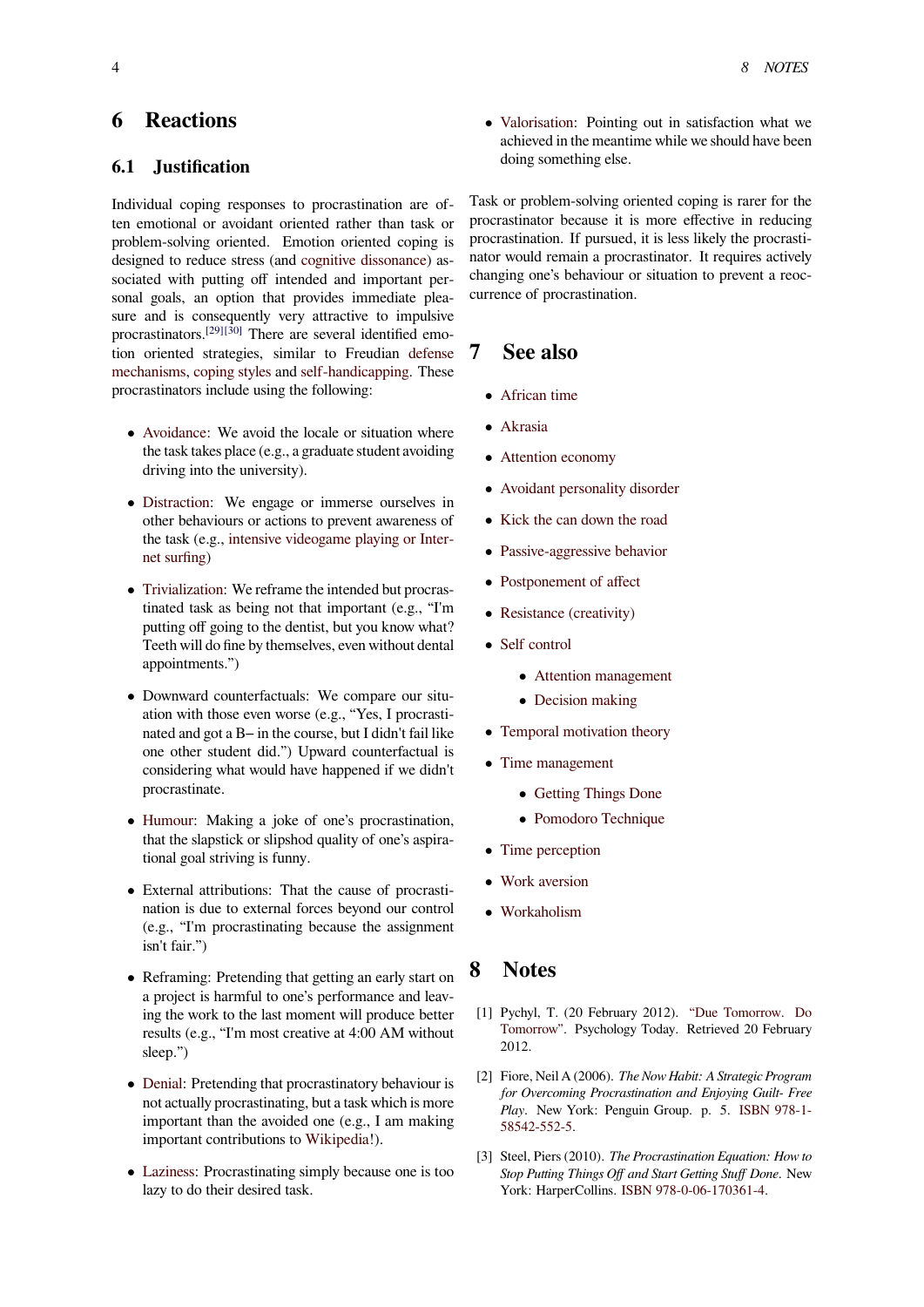- [4] Schraw, Gregory; Wadkins, Theresa; Olafson, Lori (2007). "Doing the things we do: A grounded theory of academic procrastination". *Journal of Educational Psychology* **99**: 12. doi:10.1037/0022-0663.99.1.12.
- <span id="page-4-0"></span>[5] Steel, Piers (2007). "The nature of procrastination: A meta-analytic and theoretical review of quintessential self-regulatory failure" (PDF). *Psychological Bulletin* **133** (1): 65–94. d[oi:1](https://en.wikipedia.org/wiki/Digital_object_identifier)[0.1037/0033-2909.133.1.65.](https://dx.doi.org/10.1037%252F0022-0663.99.1.12) PMID 17201571.
- <span id="page-4-1"></span>[6] Pavlina, Steve. ["How to Fall in Love with Procrastina](http://studiemetro.au.dk/fileadmin/www.studiemetro.au.dk/Procrastination_2.pdf)[tion". Retrieved 18 Ap](http://studiemetro.au.dk/fileadmin/www.studiemetro.au.dk/Procrastination_2.pdf)[ril 2013.](https://dx.doi.org/10.1037%252F0033-2909.133.1.65)
- [7] [Solomon, L](https://www.ncbi.nlm.nih.gov/pubmed/17201571). J.; Rothblum, E. D. (1984). "Academic Procrastination: Fr[equency and Cognitive-Behavioural Cor](http://www.stevepavlina.com/blog/2010/06/how-to-fall-in-love-with-procrastination/)[relate](http://www.stevepavlina.com/blog/2010/06/how-to-fall-in-love-with-procrastination/)s" (PDF).
- <span id="page-4-3"></span><span id="page-4-2"></span>[8] Norman A. Milgram, Barry Sroloff, Michael Rosenbaum (June 1988). "The procrastination of eve[ryday life".](http://www-rohan.sdsu.edu/~rothblum/doc_pdf/procrastination/AcademicProcrastinationFrequency.pdf) *Jour[nal of Research in Personality](http://www-rohan.sdsu.edu/~rothblum/doc_pdf/procrastination/AcademicProcrastinationFrequency.pdf)* **22** (2). pp. 197–212. [doi:10.1](http://www-rohan.sdsu.edu/~rothblum/doc_pdf/procrastination/AcademicProcrastinationFrequency.pdf)016/0092-6566(88)90015-3.
- [9] Lee, Dong-gwi; Kelly, Kevin R.; Edwards, Jodie K. (2006). "A closer look at the relationships among trait procrastination, neuroticism, and conscientious[nes](https://en.wikipedia.org/wiki/Digital_object_identifier)s". *[Personality and Individual D](https://dx.doi.org/10.1016%252F0092-6566%252888%252990015-3)ifferences* **40**: 27. doi:10.1016/j.paid.2005.05.010.
- <span id="page-4-4"></span>[10] Sabini, J. & Silver, M. (1982) Moralities of everyday life, p.128
- [11] [Ste](https://en.wikipedia.org/wiki/Digital_object_identifier)[el, P., Brothen, T., Wambach](https://dx.doi.org/10.1016%252Fj.paid.2005.05.010), C., (2001) Procrastination and personality, performance and mood
- <span id="page-4-12"></span>[12] Evans, James R. (8 August 2007). *Handbook of Neurofeedback: Dynamics and Clinical Applications*. Psychology Press. p. 293. ISBN 978-0-7890-3360-4. Retrieved 8 October 2010.
- <span id="page-4-5"></span>[13] Strub, RL (1989). "Front[al lobe syndrome](http://books.google.com/books?id=20oUOtjs9DkC&pg=PA293) [in a patient with bilateral globus pal](http://books.google.com/books?id=20oUOtjs9DkC&pg=PA293)lidus lesions". *Archive[s of](https://en.wikipedia.org/wiki/International_Standard_Book_Number) neurology* **46** (9): 1024–7. doi:10.1001/archneur.1989.00520450096027. PMID 2775008.
- [14] Gustavson, Daniel E.; Miyake A; Hewitt JK; Friedman NP (4 April 2014). "Genetic Relations Among Pro[cra](https://en.wikipedia.org/wiki/Digital_object_identifier)[stination, Impulsivity, and Goal-Managem](https://dx.doi.org/10.1001%252Farchneur.1989.00520450096027)ent [Ability](https://en.wikipedia.org/wiki/PubMed_Identifier) [Implicati](https://www.ncbi.nlm.nih.gov/pubmed/2775008)ons for the Evolutionary Origin of Procrastination". *Psychol Sci*. e publication (6): 1178–1188. doi:10.1177/0956797614526260. PMID 24705635.
- <span id="page-4-6"></span>[15] Tice, D. M., & Baumeister, R. F. (1997) Longitudinal Study of Procrastination, Performance, Stress, and [He](https://en.wikipedia.org/wiki/Digital_object_identifier)[alth: The Costs and Benefits of](https://dx.doi.org/10.1177%252F0956797614526260) [Dawdli](https://en.wikipedia.org/wiki/PubMed_Identifier)[ng](https://www.ncbi.nlm.nih.gov/pubmed/24705635)
- <span id="page-4-7"></span>[16] Pychyl, T. A.; Lee, J. M.; Thibodeau, R.; Blunt, A. (2000). "Five days of emotion: An experience sampling study of undergraduate student procrastination (special issue)". *Journal of Social Behavior and Personality* **15**: 239–254.
- [17] [McGarvey. Jason A. \(1996\).](http://psycnet.apa.org/index.cfm?fa=search.displayRecord&uid=2002-10572-019) ["The Almost Perfect Defi](http://psycnet.apa.org/index.cfm?fa=search.displayRecord&uid=2002-10572-019)[nition".](http://psycnet.apa.org/index.cfm?fa=search.displayRecord&uid=2002-10572-019)
- [18] Duffy, J. F., Czeisler, C. A., (2002) Age-related change in the relationship between circadian period, circadian phase, and diurnal preference in humans.
- [19] Jackson, T., Fritch, A., Nagasaka, T., Pope, L., (2003)
- <span id="page-4-8"></span>[20] Gallagher, Robert P.; Golin, Anne; Kelleher, Kathleen (1992). "The Personal, Career, and Learning Skills Needs of College Students". *Journal of College Student Development* **33** [\(4\): 301–10.](http://psycnet.apa.org/index.cfm?fa=search.displayRecord&uid=2004-15383-003)
- <span id="page-4-9"></span>[21] Odaci, Hatice (August 1, 2011). "Academic Self-Efficacy and Academic Procrastination as Predictors of Problematic Internet Use in University Students".
- <span id="page-4-10"></span>[22] Ariely, Dan; Wertenbroch, Klaus (2002). "Procrastination, Deadlines, and Performance: Self-Control by Precommitment" (PDF). *Psychological Science* **13** (3): 219–224. doi:10.1111/1467-9280.00441. PMID [12009041.](https://en.wikipedia.org/wiki/Dan_Ariely)
- <span id="page-4-11"></span>[23] ["Procrastination — The Writing Center at UNC-Chapel](http://web.mit.edu/ariely/www/MIT/Papers/deadlines.pdf) [Hill". Writingcenter.unc.edu](http://web.mit.edu/ariely/www/MIT/Papers/deadlines.pdf)[. Retrieved 2012-03-](https://dx.doi.org/10.1111%252F1467-9280.00441)[10.](https://en.wikipedia.org/wiki/PubMed_Identifier)
- [24] [Tuckman,](https://www.ncbi.nlm.nih.gov/pubmed/12009041) B. W., (1991) The Development and Concur[rent Validity of the Procrastination Scale](http://writingcenter.unc.edu/resources/handouts-demos/writing-the-paper/procrastination)
- <span id="page-4-13"></span>[25] [Howe](http://writingcenter.unc.edu/resources/handouts-demos/writing-the-paper/procrastination)ll, A. J., Watson, D. C., Powell, R. A., Buro, K. (2006) Academic procrastination: The pattern and correlates of behavioural postponement
- <span id="page-4-14"></span>[26] "Getting Around to Procrastination". Retrieved 10 October 2014.
- <span id="page-4-16"></span><span id="page-4-15"></span>[27] Patrzek, J., Sattler, S., van Veen, F., Grunschel, C., Fries, S. (2014). Investigating the effect of academic procras[tination on the frequency and variet](http://www.psychologytoday.com/blog/media-spotlight/201307/getting-around-procrastination)y of academic misconduct: a panel study. Studies in Higher Education. doi:10.1080/03075079.2013.854765
- [28] "The Great British Bake Off". *The Great British Bake Off*. BBC.
- [29] [Ge](https://en.wikipedia.org/wiki/Digital_object_identifier)[ndler, Tamar Szabó \(2007\).](https://dx.doi.org/10.1080%252F03075079.2013.854765) "Self-Deception As Pretense". *Philosophical Perspectives* **21**: 231. [doi:10.1111/j.1520-8583.200](http://thegreatbritishbakeoff.co.uk/)7.00127.x.
- [30] Gosling, J. (1990). *Weakness of the will*. New York: Routledge.

## **9 References**

*•* Johnson, Juliet McEwen, *The 9 Reasons People Procrastinate with Social Media*

## **10 [Further reading](http://www.nasp.com/article/E1698E92-0CBD/the-9-reasons-people-procrastinate-with-social-media.html)**

#### **Procrastination**

*•* Steel, Piers (2010). The Procrastination Equation: How to Stop Putting Things Off and Start Getting Stuff Done. New York: HarperCollins.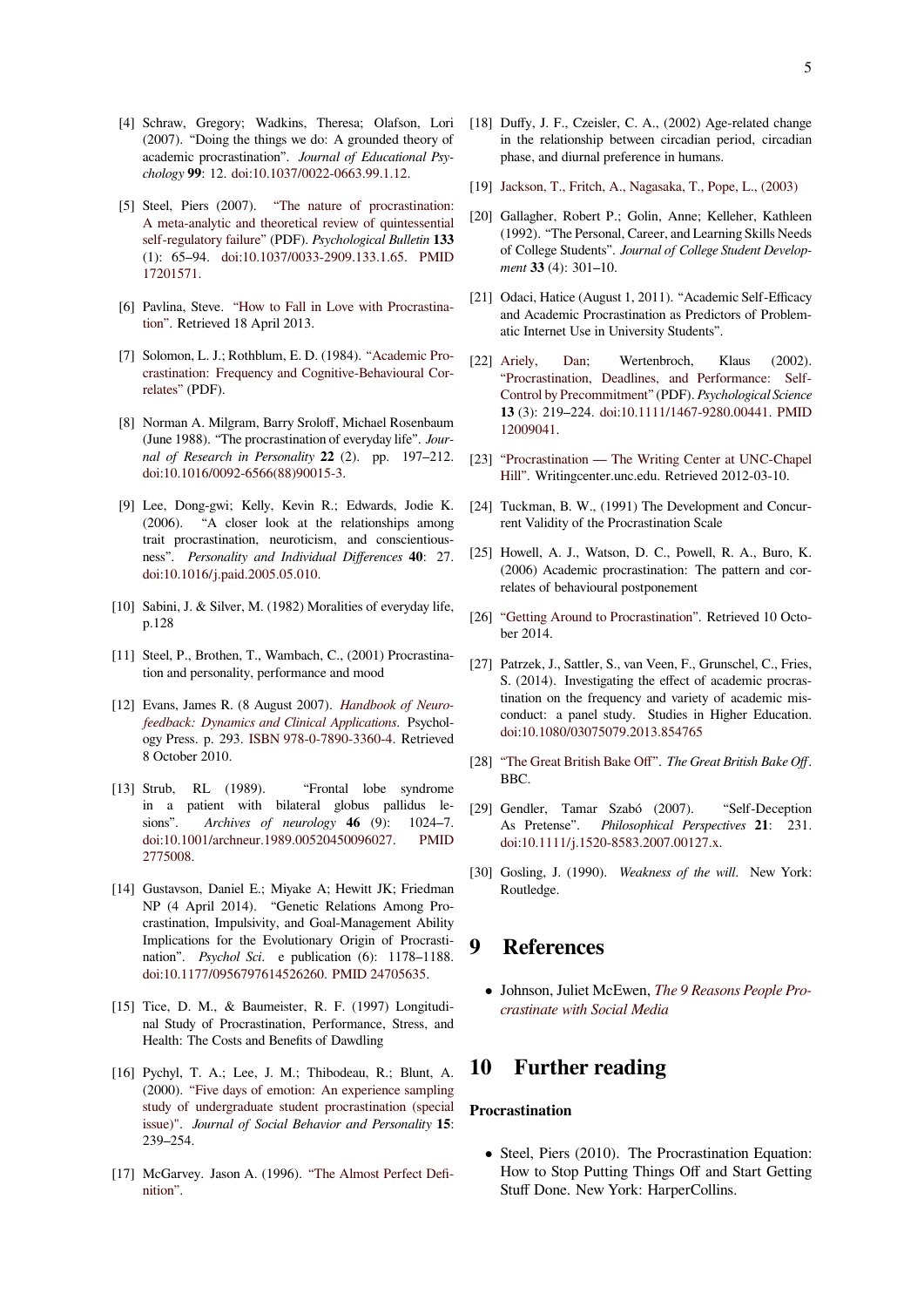- *•* Jane B. Burka; Lenora M. Yuen (2008). *Procrastination: Why You Do It, What to Do About It Now*. Da Capo Lifelong Books. p. 336. ISBN 978- 0738211701.
- *•* We're Sorry This Is Late ... We Really Meant To Post It Sooner: Research Into Pro[crastin](https://en.wikipedia.org/wiki/International_Standard_Book_Number)[ation](https://en.wikipedia.org/wiki/Special:BookSources/978-0738211701) [Shows Surpr](https://en.wikipedia.org/wiki/Special:BookSources/978-0738211701)ising Findings; Gregory Harris; ScienceDaily.com; Jan. 10, 2007 (their source)
- *•* [Why We Procrastinate And How To Stop; Sci](http://www.sciencedaily.com/releases/2007/01/070110090851.htm)[enceDaily.com; Jan. 12, 2009](http://www.sciencedaily.com/releases/2007/01/070110090851.htm)
- *•* Perry, John [\(2012\). The Ar](http://www.sciencedaily.com/releases/2007/01/070110090851.htm)t [of Procrast](http://www.eurekalert.org/pub_releases/2007-01/uoc-wst010907.php)ination: [A Guide to Effective Dawdling, Lollygagging and](http://www.sciencedaily.com/releases/2009/01/090112110106.htm) [Postponing. New York: Work](http://www.sciencedaily.com/releases/2009/01/090112110106.htm)man.

#### **Imp[ulse control](https://en.wikipedia.org/wiki/John_Perry_(philosopher))**

*•* Look Before You Leap: New Study Examines Self-Control; ScienceDaily.com; June 2, 2008

#### **Mot[ivation](http://www.sciencedaily.com/releases/2008/05/080530132101.htm)**

*•* [Integrating Theories of Motivation, Ac](http://www.sciencedaily.com/releases/2008/05/080530132101.htm)ademy of Management Review 2006, Vol. 31, No. 4, 889– 913

# **11 [External links](http://webapps2.ucalgary.ca/~steel/images/Integrating.pdf)**

- CalPoly Procrastination Analysis of dilatory behavior and possible cures
- *•* Illustrated articles from waitbutwhy.com explaining [why procrastinators procras](http://www.sas.calpoly.edu/asc/ssl/procrastination.html)tinate and how to beat it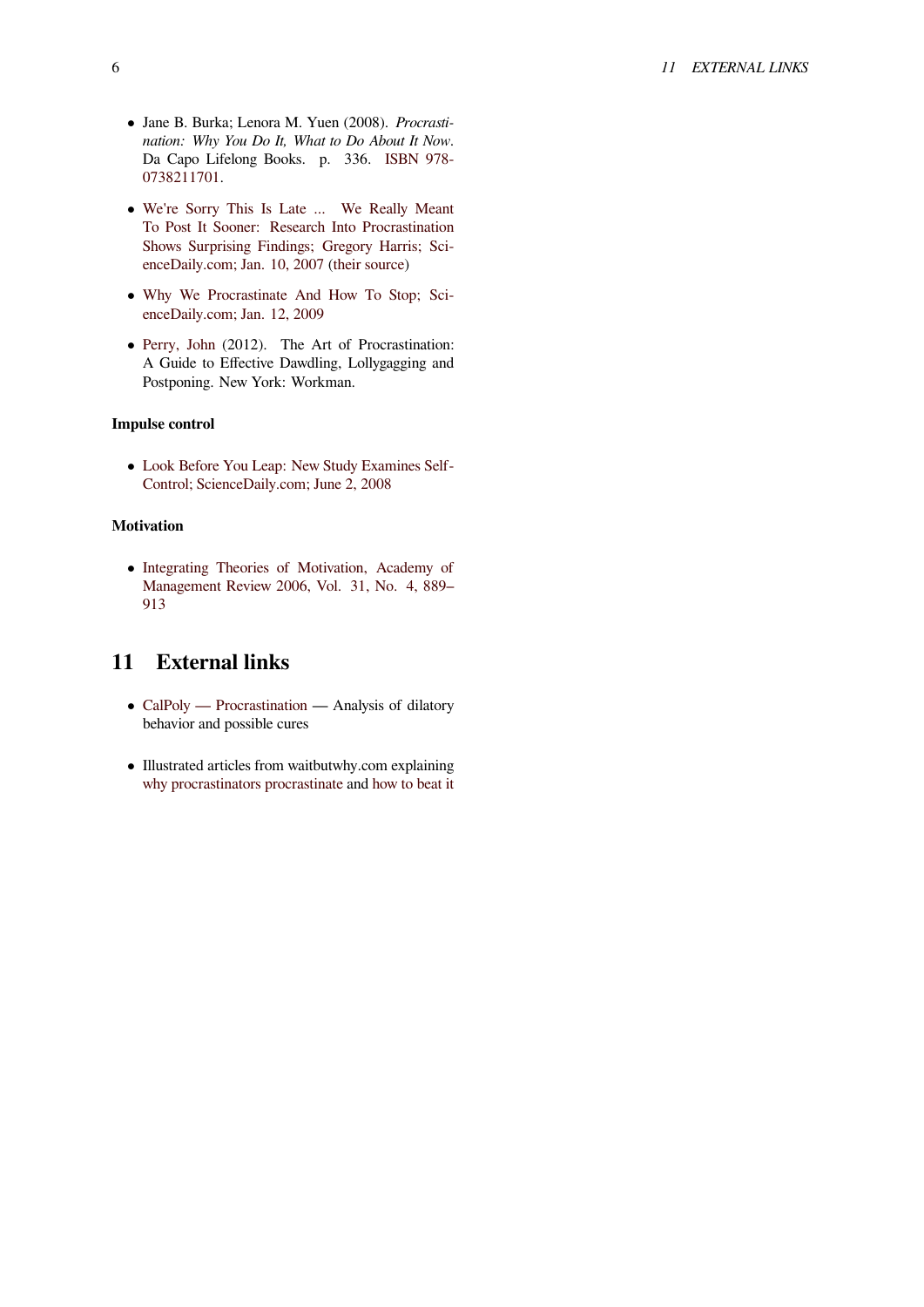# **12 Text and image sources, contributors, and licenses**

#### **12.1 Text**

*•* **Procrastination** *Source:* https://en.wikipedia.org/wiki/Procrastination?oldid=676146456 *Contributors:* Bryan Derksen, The Anome, Sjc, Ghakko, Vkem~enwiki, Frecklefoot, Edward, Patrick, Mikehenley, Menchi, Wapcaplet, Sannse, CesarB, Mdebets, Ahoerstemeier, Tristanb, Tarka, Charles Matthews, Andrewman327, Wik, Tpbradbury, Thue, Rls, Bcorr, Kev, Northgrove, Fredrik, Kizor, Jredmond, Altenmann, Klanda, Ajd, Hadal, Miles, Dina, ScudLee, Micru, Hawkhkg11, Khalid hassani, SWAdair, Gadfium, Andycjp, Antandrus, Beland, Jessefriedman, PeR, Danga, Picapica, Abdull, Kate, N-k, Mike Rosoft, Chris Howard, CGP, Smimram, DanielCD, Discospinster, Rhobite, FT2, Bish[onen, LindsayH, Paul August, Edgarde, Rubicon, MattTM, Ryan](https://en.wikipedia.org/wiki/Procrastination?oldid=676146456)GWU82, Brian0918, BlueNight, Zenohockey, Cedders, Remember, RoyBoy, Triona, Jonathan Drain, Bobo192, Cretog8, Longhair, Cmdrjameson, Greyhead, AlanH, Chirag, B0at, Theocrite, Lysdexia, OGoncho, Liamkf, Alansohn, Gary, U8myfoood, Jhertel, Arthena, ShardPhoenix, Riana, Calton, Lightdarkness, Curious1i, InShaneee, Mysdaao, Idont Havaname, Skimaxpower, Velella, Yuckfoo, Aaarrrggh, RainbowOfLight, Dirac1933, Mikeo, Achievist, KTC, Simetrical, TigerShark, Havermayer, Camw, JFG, Myok, Apokrif, CiTrusD, CharlesC, Waldir, Laurap414, Moleskiner, Dysepsion, Graham87, Deltabeignet, Kbdank71, Yurik, Chickenwalker54, Edison, Rjwilmsi, Rolandkums, Tawker, Bhaak, Tdowling, Keimzelle, Latka, Margosbot~enwiki, Krueschan, Gurch, AlexCovarrubias, New Thought, Zukin, Imnotminkus, Bgwhite, Adam J. Sporka, Raelx, The Rambling Man, YurikBot, Wavelength, TexasAndroid, Sophysduckling, Flameviper, Phantomsteve, RussBot, Jtkiefer, Anonymous editor, Ivirivi00, Ahluka, Chris Capoccia, Travisowens@hotmail.com, SpuriousQ, RadioFan2 (usurped), Stephenb, Grafen, Jaxl, Clam0p, Janarius, Justin Eiler, Coderzombie, JulesH, Attard, SColombo, DeadEyeArrow, Sesshy, Haemo, Flexiblefine, TheSeer, Donbert, SilentC, Squib, Gtdp, Huangcjz, Closedmouth, E Wing, Little Savage, GraemeL, Scoutersig, WilliamWarrenPitts, SorryGuy, Ybbor, Allens, Jdufresne, Jeff Silvers, Luk, ChemGardener, Winick88, SmackBot, Xkoalax, 1dragon, InverseHypercube, McGeddon, J-beda, DCDuring, MeiStone, Kilo-Lima, Eskimbot, Jab843, AKismet, Ck4829, Jimbo787, Gaff, Nhansen, Gilliam, Benjaminevans82, Pcziko, Bluebot, Shaggorama, RDBrown, Huge Bananas, Laomei, Gjhiatt, PetrolMan, Jfsamper, Go for it!, Baa, Shiigamoto, Colonies Chris, MatthewH, Can't sleep, clown will eat me, Petlif, Sephiroth BCR, Rrburke, KerathFreeman, Kcordina, Steven X, Akral, Tech-Purism, Richard001, MartinRe, Superducktoes, KeithB, Divokz, Kukini, Lambiam, Mukadderat, ArglebargleIV, Assassimon, EpicFantasyStory, Kuru, Euchiasmus, Darkbatleo, Andrewjuren, Rejax, JorisvS, Accurizer, Minglex, Scetoaux, Yamyamasunday, IronGargoyle, Slakr, Optakeover, TastyPoutine, Sijo Ripa, EdC~enwiki, RichardF, Nabeth, Fionah, OnBeyondZebrax, Iridescent, Michaelbusch, Cheesy Yeast, Wjejskenewr, Igoldste, CapitalR, Phoenixrod, Courcelles, Tawkerbot2, George100, AbsolutDan, P-Chan, Szfski, Maria202, Miharakamikazi, Alexbuirds, Jokes Free4Me, NickW557, MetalGearLiquid, Penbat, Pewwer42, TheRegicider, Cydebot, Nuplex, Lamorak, Reywas92, Cyclone bill, Gogo Dodo, AtTheAbyss, Feedloadr, Wfaxon, Tawkerbot4, Clovis Sangrail, Doug Weller, Afeldman~enwiki, Scarpy, Pro Grape, Mattisse, Thijs!bot, Epbr123, Hanzos, Daniel, N5iln, Marek69, John254, James086, Debadideb, The Fat Man Who Never Came Back, Dzubint, Mentifisto, SpongeSebastian, AntiVandalBot, Gioto, VTDave81, N0oo7, Seaphoto, QuiteUnusual, 4mat, AaronY, Malcolm, Spencer, Alphachimpbot, Jordan Rothstein, Caper13, JAnDbot, The Transhumanist, Hut 8.5, J-stan, YK Times, Little-OldMe, A12n, Cooper24, Bongwarrior, VoABot II, AndriusG, Jeff Dahl, Trnj2000, Midgrid, Destynova, Catgut, Theroadislong, Vanished user ty12kl89jq10, Animum, Loonymonkey, 28421u2232nfenfcenc, Allstarecho, Canyouhearmenow, Beggarsbanquet, Glen, DerHexer, Pere prlpz, Job L, MartinBot, Infrangible, Mathnerd314, Lsutigh, Mschel, R'n'B, Smokizzy, Artaxiad, J.delanoy, Mange01, Trusilver, AstroHurricane001, Dumberthanyou00, Uncle Dick, Ginsengbomb, Shawn in Montreal, Zuejay, Notreallydavid, Pyrospirit, Belovedfreak, NewEnglandYankee, Marioosz, SJP, Bowsy, Dboy4099, Juliancolton, Mobin7, RB972, Lisagosselin, FACE3333, Useight, Idioma-bot, Stealthisaccount, Wikieditor06, VolkovBot, TreasuryTag, Hexagrammaton, Dothed, Abcdefghayden, Indubitably, DanFlett, Soliloquial, TheOtherJesse, The Graceful Assassin, Philip Trueman, TXiKiBoT, Intellectual47, FACE PAINT, Pwnage8, Seraphim, Martin451, Annrules, Covey715, Madhero88, Wenli, Kurowoofwoof111, Pepve, Lova Falk, Koldovsky, Falcon8765, Enviroboy, Wikijjjj, Watermelon-Potion, Brianga, Liberalartist, Sanitydestroyer, Fischer.sebastian, Booretube, Logan, MrChupon, IndulgentReader, Devanteswiing, Gaelen S., Coffee, Jboy237, Gopher292, Bizzmag, Dreamafter, Malcolmxl5, BrunoAssis, Dawn Bard, Caltas, Xjevx, New England, RJaguar3, Ouizardus, 0xFFFF, Fatmalamute, Iames, Iquinnm, Flyer22, Tiptoety, Nicolas.soergel, Oxymoron83, AngelOfSadness, Drmanisivasubramanian, Klaus Feiten, Jtborto, Sanya3, Kostatoronto3, Ceoooh, Svick, Correogsk, Calle Widmann, Thatotherdude, Denisarona, Ricklaman, Loren.wilton, Martarius, ClueBot, Snigbrook, Narom, The Thing That Should Not Be, Rodhullandemu, Jagun, ImperfectlyInformed, Farras Octara, JTBX, Niceguyedc, P. S. Burton, Neverquick, Wildspell, Excirial, Alexbot, Guruanu, Wali omer, Cs14532playa, Lartoven, SheaGk, Mookie37, NuclearWarfare, Primalmoon, Promethean, Razorflame, Elizium23, Brett lizon, IamNotU, Thingg, Redrocketboy, Aitias, Versus22, AHRtbA==, Misterbister, Berean Hunter, Freelion, Egmontaz, Apparition11, Vanished user uih38riiw4hjlsd, Paraprod, Eik Corell, Londonsista, XLinkBot, Hotcrocodile, Micmachete, Gnowor, Roxy the dog, Nathan Johnson, Seanm73, Wgarciamachmar, OAC77, Kathleen96, Jd027, Vianello, Kaldar, Pamejudd, Addbot, DOI bot, Jojhutton, Guoguo12, Awesumpossum, Justplainlazy, Atethnekos, Elsendero, Wingspeed, Procrastinationslack, Fieldday-sunday, Bsegna, Nath1991, Fluffernutter, Acordaamor, Looie496, Download, LaaknorBot, Chamal N, Workanon, Glane23, FCSundae, Immersiveedal, Blokenearexeter, West.andrew.g, Gayathrimoosad, JanicekJiri, AgadaUrbanit, Tide rolls, Bfigura's puppy, Intertik, Zorrobot, Jarble, Angrysockhop, Legobot, Yobot, Fraggle81, Les boys, II MusLiM HyBRiD II, Guy1890, Coldshrike, Angel ivanov angelov, Tempodivalse, Quentinv57, Synchronism, AnomieBOT, Tryptofish, ThaddeusB, Jim1138, Piano non troppo, Keithbob, AdjustShift, ChrisShannon, Kingpin13, Spirit469, ZeroMalone, Citation bot, GB fan, Frankenpuppy, NW's Public Sock, Obersachsebot, Intelati, GPJohnson, RedAlgorithm, JimVC3, Capricorn42, Mononomic, Molotron, Arbalest Mike, NFD9001, The Evil IP address, Srich32977, Crashdoom, Sophus Bie, Thespiritlol, PatShearing, A.amitkumar, BoomerAB, FrescoBot, Shimm3rs, Markeilz, Dlstanto, RaeStar, HamburgerRadio, Citation bot 1, MarB4, Neon5454, Intelligentsium, XxTimberlakexx, Pinethicket, I dream of horses, Narcisbadea, Jivee Blau, Rushbugled13, A8UDI, NiteCyper, SpaceFlight89, Σ, JorgeECardona, Fumitol, Arbraxan, Dac04, Reconsider the static, Double sharp, V86falcon, MexicanFish, Fama Clamosa, Lotje, Vrenator, Adventure202, Specs112, Ammodramus, Tbhotch, Airbag190, Acheerio, DARTH SIDIOUS 2, Mean as custard, RjwilmsiBot, TjBot, Galois fu, Thesmatestguy, Tesseract2, Alison22, EmausBot, Gfoley4, Super48paul, Tenthtimelucky, GoingBatty, Edmonston, Fatzdaddy, Getitdonecoach, Valorum27, Kungfuactionjesus, CmdQuasnard, Mz7, Thebirdlover, Ham1000, Traxs7, Hoarding, Ruth Kreider, Stalinism227, Moonspecks, Kilopi, Sw-f, Jacobisq, L Kensington, Donner60, Carmichael, AndyTheGrump, Peter Karlsen, GrayFullbuster, Anita5192, SupaTurtle, Stuart6969, Quityergreeting, Neopet2267, ClueBot NG, Rich Smith, Jennie&forrest, CRJ200flyer, Jack Greenmaven, Inkowik, Macarenses, Morr8, This lousy T-shirt, Satellizer, Procrastinus, Tthomas42kidzz, Yankeemike88, Benmace, Prettybutterfly 645, Widr, WikiPuppies, UserOfWiki, Morganl12, Theopolisme, Oddbodz, Helpful Pixie Bot, Tad222, Brigg101, Wikiuser012345, Calabe1992, Meanswagon, Jeraphine Gryphon, Lowercase sigmabot, Trantsbugle, Walrus068, Fasew, M0rphzone, Peaceandpie, Juro2351, Wiki13, MusikAnimal, Mark Arsten, Falkirks, Nojoking, Supernerd11, Co2Und3rground, Elohel09, Time2Edit, Snow Blizzard, Lyanz3, Liamgc, John117343, Bensfault, Yousufatik, JohnnyFromMexico, Riley Huntley, Vsn1990, FreakLeftInTheShow, ChrisGualtieri, GoShow, Jalwoods, Cjeunha, Android No.666, DemianFluent, Thatoneasianguynamedgary, Cahyd, Star33star, -Imagination, Hoodrat81, Makecat-bot, Cerabot~enwiki, Phlavac, Political argentine whore 46253698, Vahoviero, Lugia2453, Frosty, Jc86035, Youmeandsex, Javelin10, Ruby